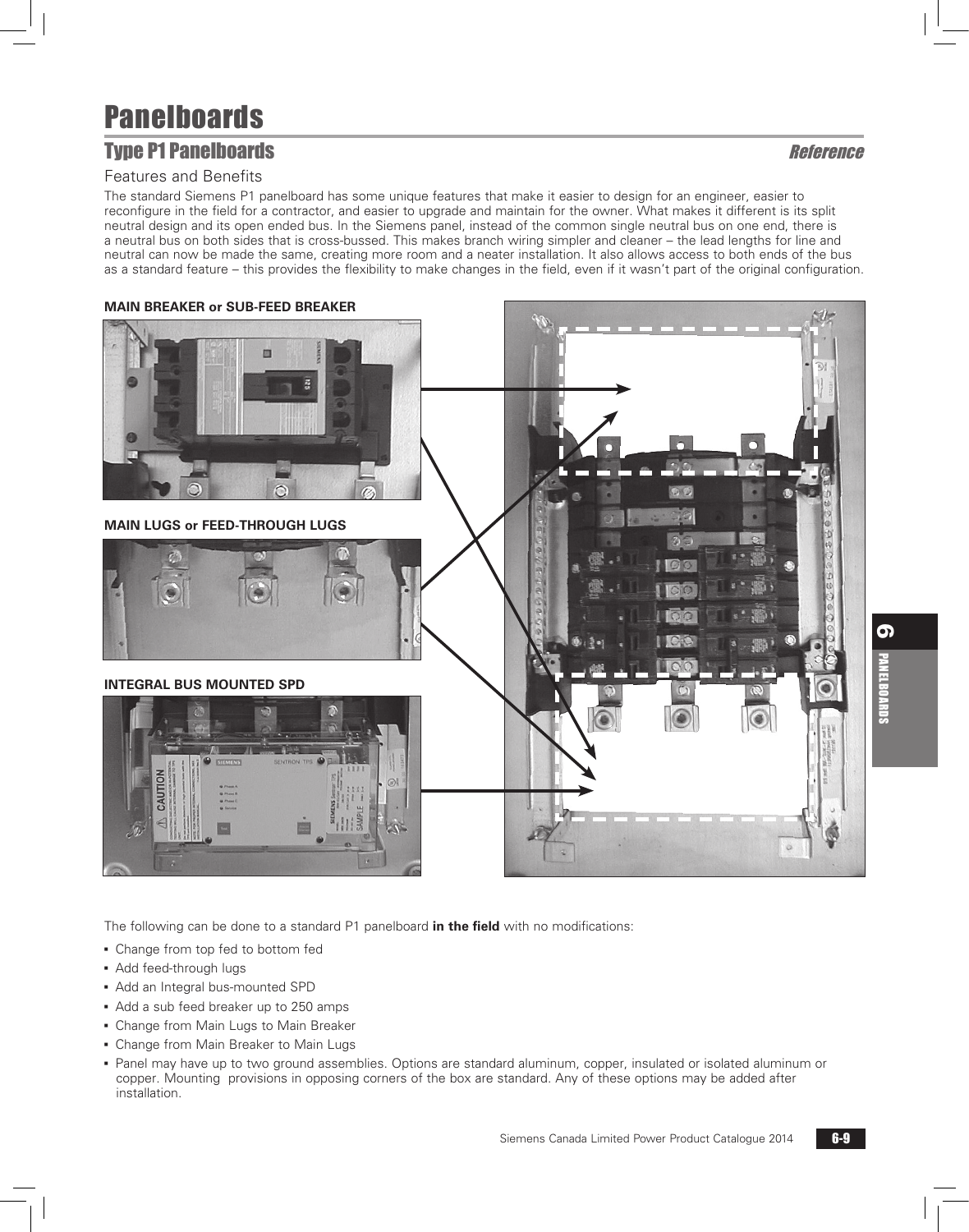### **Type P1 Panelboards General Second Contract Contract Contract Contract Contract Contract Contract Contract Contract Contract Contract Contract Contract Contract Contract Contract Contract Contract Contract Contract Contra**

**Voltage -** 600Y/347V AC Max. 250V DC Max.

**Amperage -** 400 amp Max. Mains 100 amp Max. Branch

#### **Short Circuit Rating -**  100,000 A @ 240Vac

#### **Branch breaker symmetrical interrupting capacity based on CSA's test procedures**

Feed thru and subfeed lugs may result in lower interrupting ratings if not protected by a main device. Consult sales office.

#### **Panelboards**

Certified by CSA under file #165172 Listed by Underwriters' Laboratories, Inc., under "Panelboards" File #E2269 for interiors and #E4016 for boxes and fronts.

#### **Service**

1-phase 2-wire - 120 Vac, 240 Vac, 24 Vdc, 48 Vdc, 125 Vdc

1-phase 3-wire - 120/240 Vac, 125/250 Vdc

3-phase 3-wire - 600Y/347 Vac. and 480Y/277 (when derived from 3-phase 4-wire system), 240 Vac, 120 Vac, 125/250 Vdc

3-phase 4-wire - 208Y/120 Vac, 240/120 Vac, 480Y/277 Vac, 600Y/347 Vac.

#### **Enclosure**

Type 1 enclosure 20" wide x 5.75" deep.

**End walls are blank as standard.** End walls with knockouts are available.

#### **Panelboard Trims and Doors**

Standard panelboards are furnished with trim featuring concealed fasteners and hinges with a flush door lock. All are factory-assembled for ease of installation. Trims are fabricated from code gauge steel and finished ANSI-61 grey paint. See page 6-6 for optional fronts.

#### **Main Breakers**

BL, BLH, HBL, BQD, BQD6, ED2, NGB, ED4, ED6, HED4, QJ2, QJH2, QJ2-H, FXD6, FD6, HFD6, JXD6, JD6, HJXD6, HJD6. (All main breakers except 400 amp frame are mounted horizontal.)

\* IR rating will depend on the type of main breaker applied or if main breaker is "Series Rated" with an up stream protective device (circuit breaker or fuse).

a P1 400 amp main breaker panels have wire bending space available for 600 kcmil.

c Feed-thru lug and neutral wire bending space is 15.000" (381mm) and 16.250" (413mm) respectively on 400A panel. d P1 panel limited to (1) subfeed 250 amperes max.

#### **Main Breaker Panel Connectors**

| Ampere<br>Rating | <b>Connector Wire Range</b>                                   |
|------------------|---------------------------------------------------------------|
| 100              | (1) #14 - 1/0 AWG AI/Cu                                       |
| 125              | (1) #4 - 1/0 AWG AI/Cu                                        |
| 225              | (1) #4 AWG - 300 kcmil Al/Cu                                  |
| 250              | (1) #4/0 AWG - 350 kcmil Al or<br>(1) #6/0 AWG - 350 kcmil Cu |
| 400 <sup>0</sup> | (1) #4/0 AWG - 500 kcmil Al or<br>(2) #3/0 AWG - 500 kcmil Cu |

Connector ranges indicated do not apply to all main breaker types. Refer to molded case circuit breaker standard pressure wire connector chart (Section 5) for the connector range of a specific frame.

#### **Main Lug Connectors (phase)**

| 125 | (1) #6 AWG - 350 kcmil Al/Cu                                     |
|-----|------------------------------------------------------------------|
| 250 | (1) #6 AWG - 350 kcmil Al/Cu                                     |
| 400 | (2) 1/0 AWG - 250 kcmil Al/Cu or<br>(1) #2 AWG - 600 kcmil Al/Cu |

#### **Main Breaker Wire Bending Space -**  Inches (mm)

|                                       | <b>Side Gutter</b> | <b>Neutral</b><br><b>Location</b> |              |
|---------------------------------------|--------------------|-----------------------------------|--------------|
| <b>Main Breaker</b>                   | 20"<br>w/box       | 24"<br>w/box<br>(optional)        | 20"<br>w/box |
| BL, BLH, HBL,                         | 8.500              | 10.500                            | 11.500       |
| BQD, BQD6                             | (216)              | (267)                             | (292)        |
| NGB                                   | 8.000              | 10.000                            | 11.500       |
|                                       | (203)              | (254)                             | (292)        |
| ED2, ED4, ED6,                        | 6.125              | 8.125                             | 11.500       |
| HED4                                  | (156)              | (206)                             | (292)        |
| QJ2, QJH2,                            | 6.500              | 8.500                             | 11.500       |
| $O.J2-H$                              | (165)              | (216)                             | (292)        |
| FD6, FXD6,                            | 5.250              | 7.250                             | 11.500       |
| HFD6                                  | (133)              | (184)                             | (292)        |
| JXD6 <sup>2</sup> , HJD6 <sup>2</sup> | 15.000             | 15.000                            | 26.750       |
|                                       | (381)              | (381)                             | (680)        |

|             |  | <b>Main Lug End Gutter Dimensions -</b> |  |
|-------------|--|-----------------------------------------|--|
| Inches (mm) |  |                                         |  |

| Amp<br>Rating | End<br>Gutter | <b>Neutral</b><br><b>Location</b> |
|---------------|---------------|-----------------------------------|
| 125           | 10.500 (267)  | 11.500 (292)                      |
| 250           | 10.500 (267)  | 11.500 (292)                      |
| $400^\circ$   | 25.500 (648)  | 26.750 (680)                      |

#### **Side Gutter Wiring Space -** Inches (mm)

| <b>Reference</b><br>Letter | <b>Panel</b><br>Width 20" | Panel<br>Width 24"<br>(Optional) |
|----------------------------|---------------------------|----------------------------------|
| А                          | 6.375 (162)               | 7.375 (187)                      |
| R                          | 5.500 (140)               | 7.500 (191)                      |
|                            | 6.125(156)                | 8.125 (206)                      |
| ⊕ח                         | 6.500 (165)               | 8.500 (216)                      |
|                            | 5.250 (133)               | 7.250 (184)                      |

#### **Branch Breaker Side Gutters**

| ← A –             | BL, BLH, HBL<br>BLF, BLHF | BL, BLH, HBL<br>BLF, BLHF     |  |
|-------------------|---------------------------|-------------------------------|--|
| $- B \rightarrow$ | BQD6, BQD                 | BQD6, BQD                     |  |
|                   | ED2, ED4, ED6, HED4       |                               |  |
|                   | QJ2, QJH2, QJ2-H          |                               |  |
|                   |                           | FXD6, FD6, HFD6 <sup>40</sup> |  |
|                   |                           |                               |  |

#### **Weight — Approximate**

Total panelboard weight when filled with a normal quantity of breakers and accessories is:

About 3 lbs.  $(1 \text{kg})$  per inch  $(54g$  per mm) of box height

#### **Gauge Steel Boxes**

| Width - in (mm)   Height - in (mm)   Gauge Steel |     |     |
|--------------------------------------------------|-----|-----|
| $\sqrt{20}$ (508)                                | All | #14 |
| <b>Gauge Steel Trims - Surface, Flush</b>        |     |     |
|                                                  |     |     |

#### **Series Connected Short Circuit Ratings**

The term "Series Connected Short Circuit Rating" refers to the application of series connected circuit breakers in a combination that allows some breakers to have lower individual interrupting ratings than the available fault current. This is permitted as long as the series combination has been tested and certified by CSA. Series ratings must be specified on order at time of entry.

See Circuit Breaker Section of this book for combinations available.

@ 400A main breaker is vertical mounted.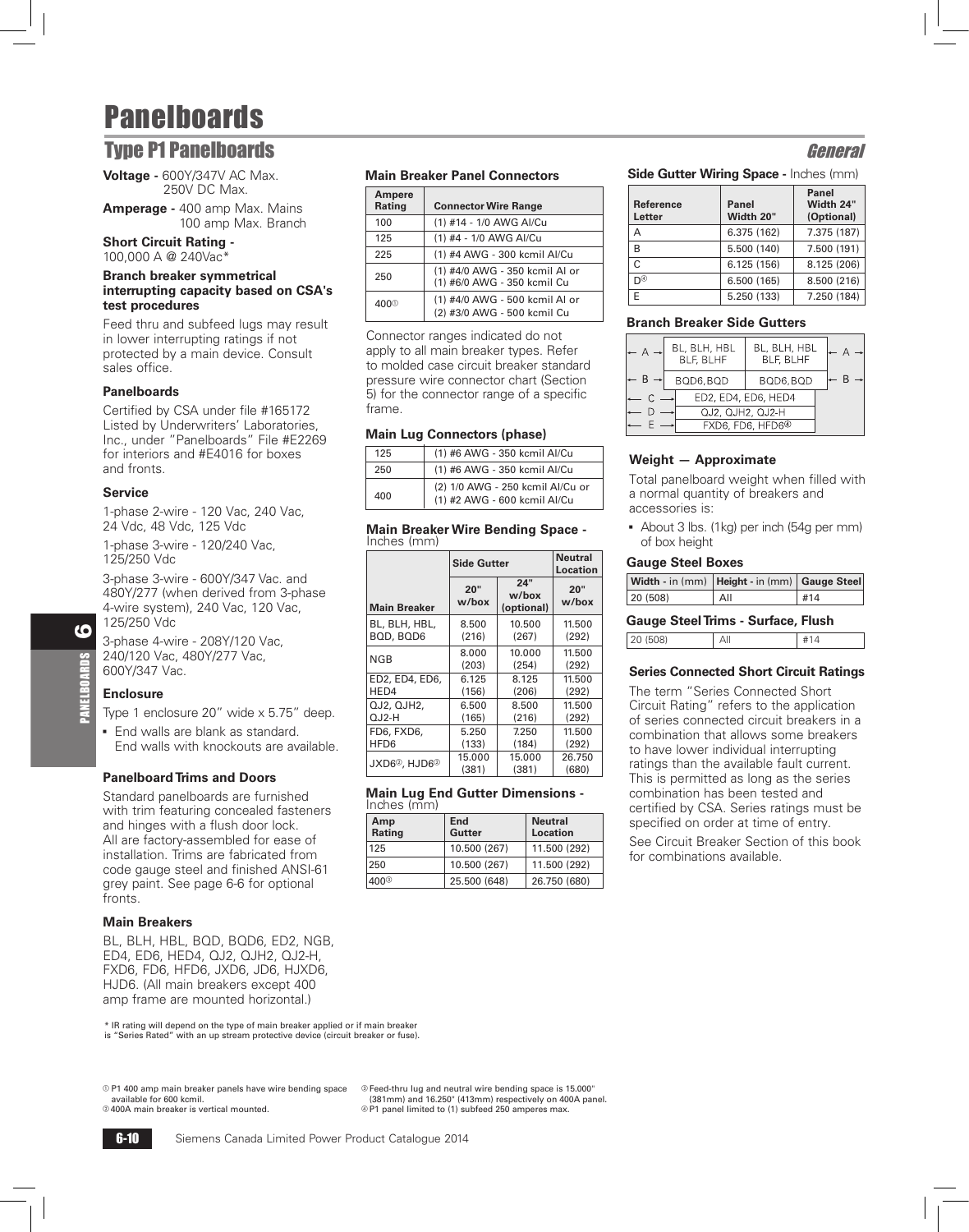## **Distributor Stock - Type P1** Reference

Interior Numbering System

Type P1 Unassembled Panels are completely convertible from main lug to main breaker and vice-versa. Additionally, feed-thru lugs or a subfeed circuit breaker up to 250 amperes can be added without increasing the box height.

|                                                                                                                           |                                                                                                                    |  |  | 8 | M | $\mathbf c$ | $\mathbf{2}$ | 5 |  |
|---------------------------------------------------------------------------------------------------------------------------|--------------------------------------------------------------------------------------------------------------------|--|--|---|---|-------------|--------------|---|--|
| 1. P1 Interior<br>$A = 120/240V$ , 1-Phase 3-Wire<br>$C = 208Y/120V$ , 3-Phase 4-Wire<br>$L = 600Y/347V$ , 3-Phase 4-Wire |                                                                                                                    |  |  |   |   |             |              |   |  |
| 5, 6. Mains $ML = Main$ Lug<br>$MC = Convertible$ Mains                                                                   | Select Main Lug Kit or Breaker Mounting Kit on page 6-13 and 6-14<br>Select Main Breaker Kit on page 6-13 and 6-14 |  |  |   |   |             |              |   |  |
|                                                                                                                           |                                                                                                                    |  |  |   |   |             |              |   |  |
| 10. Main Bus Material                                                                                                     | $A =$ Aluminum $\qquad$<br>$C = Copper$                                                                            |  |  |   |   |             |              |   |  |

**Note:** Standard bussing in P1 panels is tin plated for aluminum and copper. Standard bus is temperature rated to the maximum amperage in the panel.

#### Branch Breakers

| <b>Panel Type</b> | Voltage (Max.) | <b>Breaker Type</b>     | Power Product Catalogue Page |
|-------------------|----------------|-------------------------|------------------------------|
|                   | 240            | BL, BLH, HBL, BQD, BQD6 |                              |
| <b>P1</b>         | 600/347        | BOD, BOD6               | See section 5                |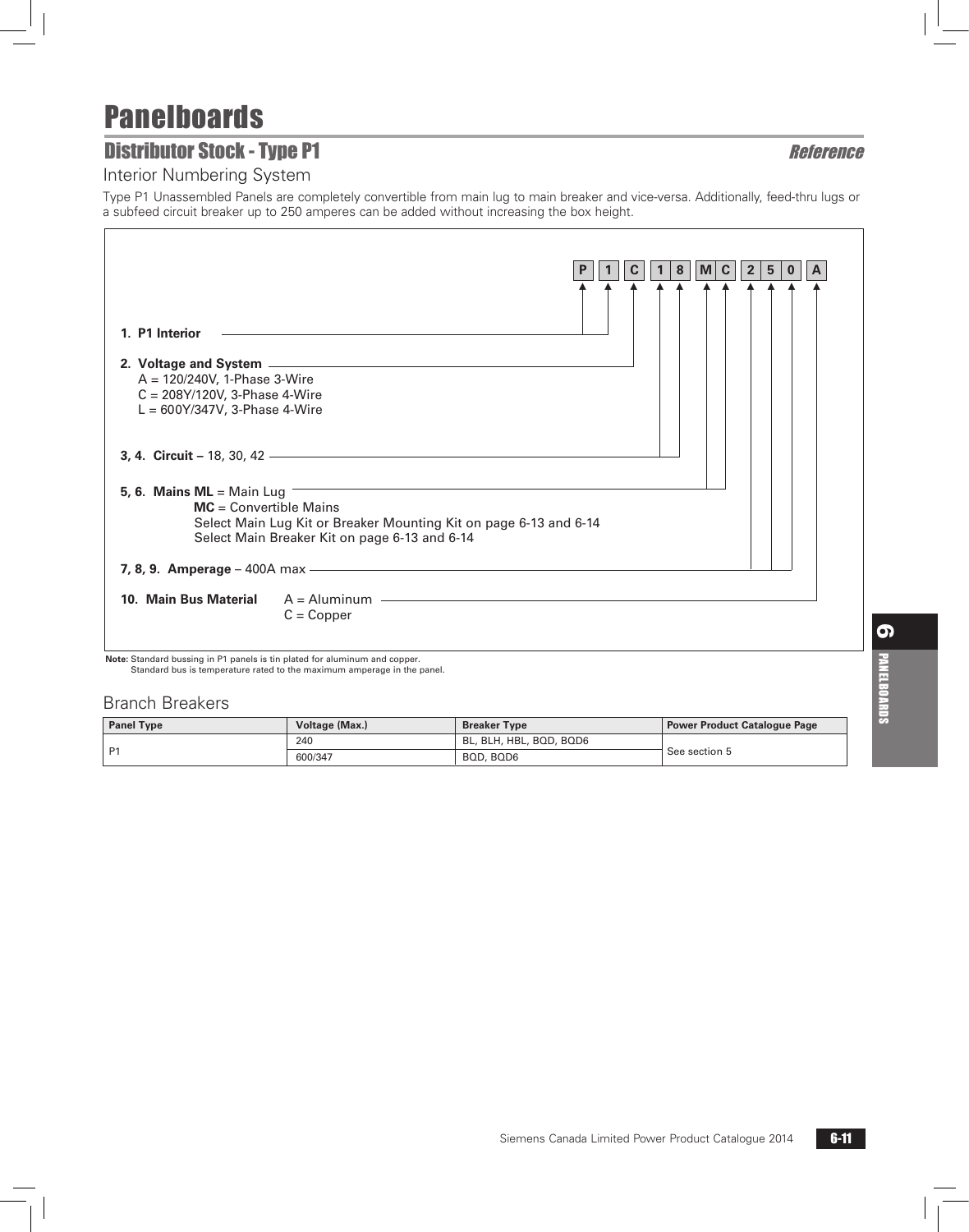## **Distributor Stock - Type P1** Selection

### Interior, Box and Trim selection

#### **400A Max. — 20" Wide x 5.75" Deep**

- 1. Determine voltage, system, amperage, bussing material and type of main entry to select the appropriate Interior from the table below.
- 2. Select the type of box and trim needed and select the appropriate height based on the number of circuits.
- 3. Select main lug kit or main breaker kit. Note: Main/Subfeed breaker mounting kits may be ordered with or without breaker, see pages 6-13 and 6-14 for selection.
- 4. List required branch circuit breakers: Type BL, BQD or BQD6 breakers.
- 5. Select accessories on page 6-15.



### Type P1 Unassembled Panelboards

| <b>Interiors Only - Less Branch Breakers</b> |                         |                                    |                                           |                                           | <b>Boxes</b>                        |                                        |                                           | <b>Trims</b>                              |                                           |  |
|----------------------------------------------|-------------------------|------------------------------------|-------------------------------------------|-------------------------------------------|-------------------------------------|----------------------------------------|-------------------------------------------|-------------------------------------------|-------------------------------------------|--|
| <b>Amperes</b><br><b>Rating Mains</b>        | Max. No.<br>of Circuits | <b>Main Bus</b><br><b>Material</b> | <b>Convertible Main</b>                   | <b>Main Lug</b>                           | Height - Inches (mm)                | Type 1                                 | <b>Type</b><br>3R/12 <sup>10</sup>        | <b>Surface</b>                            | Flush <sup>2</sup>                        |  |
| 1-Phase, 3-Wire                              |                         |                                    |                                           |                                           |                                     |                                        |                                           |                                           | 120/240V                                  |  |
| 250                                          | 18<br>30<br>42          | Al                                 | P1A18MC250A<br>P1A30MC250A<br>P1A42MC250A | P1A18ML250A<br>P1A30ML250A<br>P1A42ML250A | 32 (813)<br>38 (965)<br>44 (1118)   | <b>B32</b><br><b>B38</b><br><b>B44</b> | <b>WP32</b><br><b>WP38</b><br><b>WP44</b> | <b>S32B</b><br><b>S38B</b><br><b>S44B</b> | <b>F32B</b><br><b>F38B</b><br><b>F44B</b> |  |
| 400                                          | 18<br>30<br>42          | Al                                 | P1A18MC400A<br>P1A30MC400A<br>P1A42MC400A | P1A18ML400A<br>P1A30ML400A<br>P1A42ML400A | 56 (1422)<br>62 (1575)<br>68 (1727) | <b>B56</b><br><b>B62</b><br><b>B68</b> | <b>WP56</b><br><b>WP62</b><br><b>WP68</b> | <b>S56B</b><br><b>S62B</b><br><b>S68B</b> | <b>F56B</b><br><b>F62B</b><br><b>F68B</b> |  |
| 250                                          | 18<br>30<br>42          | Cu                                 | P1A18MC250C<br>P1A30MC250C<br>P1A42MC250C | P1A18ML250C<br>P1A30ML250C<br>P1A42ML250C | 32 (813)<br>38 (965)<br>44 (1118)   | <b>B32</b><br><b>B38</b><br><b>B44</b> | <b>WP32</b><br><b>WP38</b><br><b>WP44</b> | <b>S32B</b><br><b>S38B</b><br><b>S44B</b> | <b>F32B</b><br><b>F38B</b><br><b>F44B</b> |  |
| 400                                          | 18<br>30<br>42          | Cu                                 | P1A18MC400C<br>P1A30MC400C<br>P1A42MC400C | P1A18ML400C<br>P1A30ML400C<br>P1A42ML400C | 56 (1422)<br>62 (1575)<br>68 (1727) | <b>B56</b><br><b>B62</b><br><b>B68</b> | <b>WP56</b><br><b>WP62</b><br><b>WP68</b> | <b>S56B</b><br><b>S62B</b><br><b>S68B</b> | <b>F56B</b><br><b>F62B</b><br><b>F68B</b> |  |
| 3-Phase, 4-Wire                              |                         |                                    |                                           |                                           |                                     |                                        |                                           |                                           | 208Y/120V                                 |  |
| 250                                          | 18<br>30<br>42          | Al                                 | P1C18MC250A<br>P1C30MC250A<br>P1C42MC250A | P1C18ML250A<br>P1C30ML250A<br>P1C42ML250A | 32 (813)<br>38 (965)<br>44 (1118)   | <b>B32</b><br><b>B38</b><br><b>B44</b> | <b>WP32</b><br><b>WP38</b><br><b>WP44</b> | <b>S32B</b><br><b>S38B</b><br><b>S44B</b> | <b>F32B</b><br><b>F38B</b><br><b>F44B</b> |  |
| 400                                          | 18<br>30<br>42          | Al                                 | P1C18MC400A<br>P1C30MC400A<br>P1C42MC400A | P1C18ML400A<br>P1C30ML400A<br>P1C42ML400A | 56 (1422)<br>62 (1575)<br>68 (1727) | <b>B56</b><br><b>B62</b><br><b>B68</b> | <b>WP56</b><br><b>WP62</b><br><b>WP68</b> | <b>S56B</b><br><b>S62B</b><br><b>S68B</b> | <b>F56B</b><br><b>F62B</b><br><b>F68B</b> |  |
| 250                                          | 18<br>30<br>42          | Cu                                 | P1C18MC250C<br>P1C30MC250C<br>P1C42MC250C | P1C18ML250C<br>P1C30ML250C<br>P1C42ML250C | 32 (813)<br>38 (965)<br>44 (1118)   | <b>B32</b><br><b>B38</b><br><b>B44</b> | <b>WP32</b><br><b>WP38</b><br><b>WP44</b> | <b>S32B</b><br><b>S38B</b><br><b>S44B</b> | <b>F32B</b><br><b>F38B</b><br><b>F44B</b> |  |
| 400                                          | 18<br>30<br>42          | Cu                                 | P1C18MC400C<br>P1C30MC400C<br>P1C42MC400C | P1C18ML400C<br>P1C30ML400C<br>P1C42ML400C | 56 (1422)<br>62 (1575)<br>68 (1727) | <b>B56</b><br><b>B62</b><br><b>B68</b> | <b>WP56</b><br><b>WP62</b><br><b>WP68</b> | <b>S56B</b><br><b>S62B</b><br><b>S68B</b> | <b>F56B</b><br><b>F62B</b><br><b>F68B</b> |  |
| 3-Phase, 4-Wire                              |                         |                                    |                                           |                                           |                                     |                                        |                                           |                                           | 600Y/347V                                 |  |
| 250                                          | 18<br>30<br>42          | Al                                 | P1L18MC250A<br>P1L30MC250A<br>P1L42MC250A | P1L18ML250A<br>P1L30ML250A<br>P1L42ML250A | 32 (813)<br>38 (965)<br>44 (1118)   | <b>B32</b><br><b>B38</b><br><b>B44</b> | <b>WP32</b><br><b>WP38</b><br><b>WP44</b> | <b>S32B</b><br><b>S38B</b><br><b>S44B</b> | <b>F32B</b><br><b>F38B</b><br><b>F44B</b> |  |
| 400                                          | 18<br>30<br>42          | AI                                 | P1L18MC400A<br>P1L30MC400A<br>P1L42MC400A | P1L18ML400A<br>P1L30ML400A<br>P1L42ML400A | 56 (1422)<br>62 (1575)<br>68 (1727) | <b>B56</b><br><b>B62</b><br><b>B68</b> | <b>WP56</b><br><b>WP62</b><br><b>WP68</b> | <b>S56B</b><br><b>S62B</b><br><b>S68B</b> | <b>F56B</b><br><b>F62B</b><br><b>F68B</b> |  |
| 250                                          | 18<br>30<br>42          | Cu                                 | P1L18MC250C<br>P1L30MC250C<br>P1L42MC250C | P1L18ML250C<br>P1L30ML250C<br>P1L42ML250C | 32 (813)<br>38 (965)<br>44 (1118)   | <b>B32</b><br><b>B38</b><br><b>B44</b> | <b>WP32</b><br><b>WP38</b><br><b>WP44</b> | <b>S32B</b><br><b>S38B</b><br><b>S44B</b> | <b>F32B</b><br><b>F38B</b><br><b>F44B</b> |  |
| 400                                          | 18<br>30<br>42          | Cu                                 | P1L18MC400C<br>P1L30MC400C<br>P1L42MC400C | P1L18ML400C<br>P1L30ML400C<br>P1L42ML400C | 56 (1422)<br>62 (1575)<br>68 (1727) | <b>B56</b><br><b>B62</b><br><b>B68</b> | <b>WP56</b><br><b>WP62</b><br><b>WP68</b> | <b>S56B</b><br><b>S62B</b><br><b>S68B</b> | <b>F56B</b><br><b>F62B</b><br><b>F68B</b> |  |

a Hinged door included with type 3R/12 enclosures. b Flush trims extend 3/4" beyond each side of the base

box dimensions.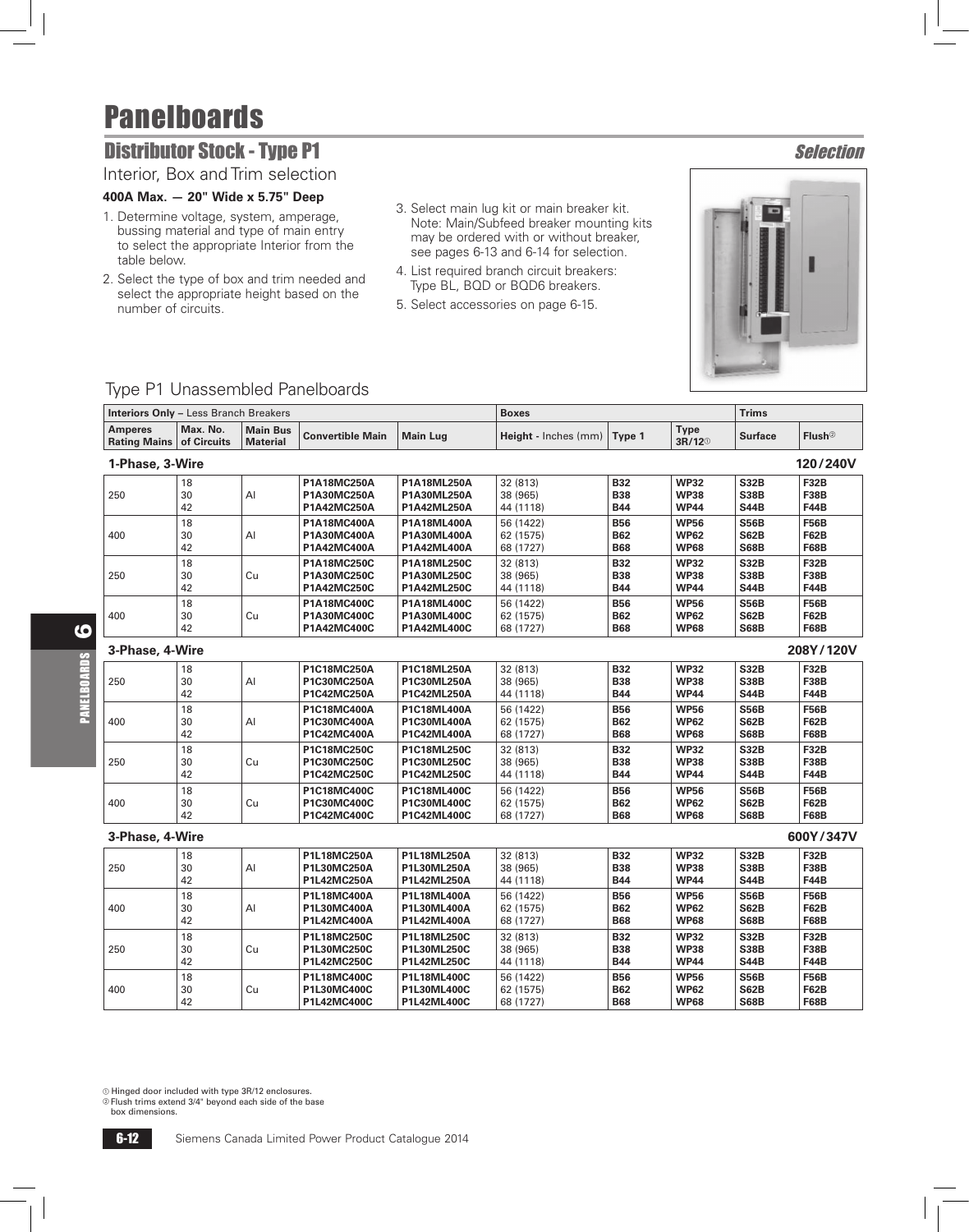## **Distributor Stock - Type P1** Selection

### Main Entry Kit Selection

#### **Main Breaker Mounting Kits with Breakers**

| <b>Catalogue</b>               |                                   | Max. Interrupting Rating (kA) |      |                          |  |
|--------------------------------|-----------------------------------|-------------------------------|------|--------------------------|--|
| <b>Number</b>                  | <b>Description</b>                | 240V                          | 480V | 600V                     |  |
| <b>MBKBL12100</b>              | Kit with 2-Pole BL 100A Breaker   | 10                            |      |                          |  |
| <b>MBKBL33100</b>              | Kit with 3-Pole BL 100A Breaker   | 10                            |      |                          |  |
| <b>MBKQJ12225</b>              | Kit with 2-Pole QJ2 225A Breaker  | 10                            | -    | -                        |  |
| <b>MBKQJ33150</b>              | Kit with 3-Pole QJ2 150A Breaker  | 10                            |      |                          |  |
| <b>MBKQJ33200</b>              | Kit with 3-Pole OJ2 200A Breaker  | 10                            | -    | -                        |  |
| <b>MBKQJ33225</b>              | Kit with 3-Pole QJ2 225A Breaker  | 10                            | -    | $\overline{\phantom{a}}$ |  |
| <b>MBKED33100</b>              | Kit with 3-Pole ED6 100A Breaker  | 65                            | 25   | 18                       |  |
| <b>MBKED33125</b>              | Kit with 3-Pole ED6 125A Breaker  | 65                            | 25   | 18                       |  |
| <b>MBKFD33200</b>              | Kit with 3-Pole FXD6 200A Breaker | 65                            | 35   | 22                       |  |
| <b>MBKFD33225</b>              | Kit with 3-Pole FXD6 225A Breaker | 65                            | 35   | 22                       |  |
| <b>MBKFD33250</b>              | Kit with 3-Pole FXD6 250A Breaker | 65                            | 35   | 22                       |  |
| <b>MBKHF33250</b>              | Kit with 3-Pole HFD6 250A Breaker | 100                           | 65   | 25                       |  |
| <b>MBKJD33400</b> <sup>0</sup> | Kit with 3-Pole JXD6 400A Breaker | 65                            | 35   | 25                       |  |

#### **Breaker Mounting Kits without Breaker – Main or Subfeed (250A max.)**

| <b>Amp Rating</b> | <b>Breaker Types</b> <sup>2</sup> | <b>Service</b> | <b>Catalogue Number</b> |
|-------------------|-----------------------------------|----------------|-------------------------|
|                   | BL, BLH, HBL                      | 1 Phase        | <b>MBKBL1</b>           |
| 100               |                                   | 3 Phase        | <b>MBKBL3</b>           |
| 125               | ED2, ED4, ED6, HED4               | 1 Phase        | <b>MBKED1</b>           |
|                   |                                   | 3 Phase        | <b>MBKED3</b>           |
| 225               | QJ2, QJH2, QJ2-H                  | 1 Phase        | <b>MBKOJ1</b>           |
|                   |                                   | 3 Phase        | MBKOJ3                  |
| 250               | FXD6, FD6, HFD6                   | 1 Phase        | <b>MBKFD1</b>           |
|                   |                                   | 3 Phase        | <b>MBKFD3</b>           |
| 400 <sup>0</sup>  |                                   | 1 Phase        | MBKJD1                  |
|                   | JD6, JXD6, HJD6                   | 3 Phase        | <b>MBKJD3</b>           |

#### **Lug Kits – Main and/or Feed-Thru**

| <b>Amp Rating</b> | Material                  | <b>Wire Range</b>             | <b>Service</b> | <b>Catalogue Number</b> |
|-------------------|---------------------------|-------------------------------|----------------|-------------------------|
|                   | AI                        | (1) #6 AWG - 350 kcmil Al/Cu  | 1 Phase        | MLKA1                   |
|                   |                           |                               | 3 Phase        | MLKA3                   |
| 250               | (1) #6 AWG - 350 kcmil Cu | 1 Phase                       | MLKC1          |                         |
| Cu                |                           |                               | 3 Phase        | MLKC3                   |
| AI<br>400         |                           | (2) 1/0 - 250 kcmil Al/Cu or  | 1 Phase        | 4MLKA1                  |
|                   |                           | (1) #2 AWG - 600 kcmil Al/Cu  | 3 Phase        | 4MLKA3                  |
|                   | Cu                        | (1) 1/0 AWG - 600 kcmil Cu or | 1 Phase        | 4MLKC1                  |
|                   |                           | (2) 1/0 AWG - 4/0 AWG Cu      | 3 Phase        | 4MLKC3                  |

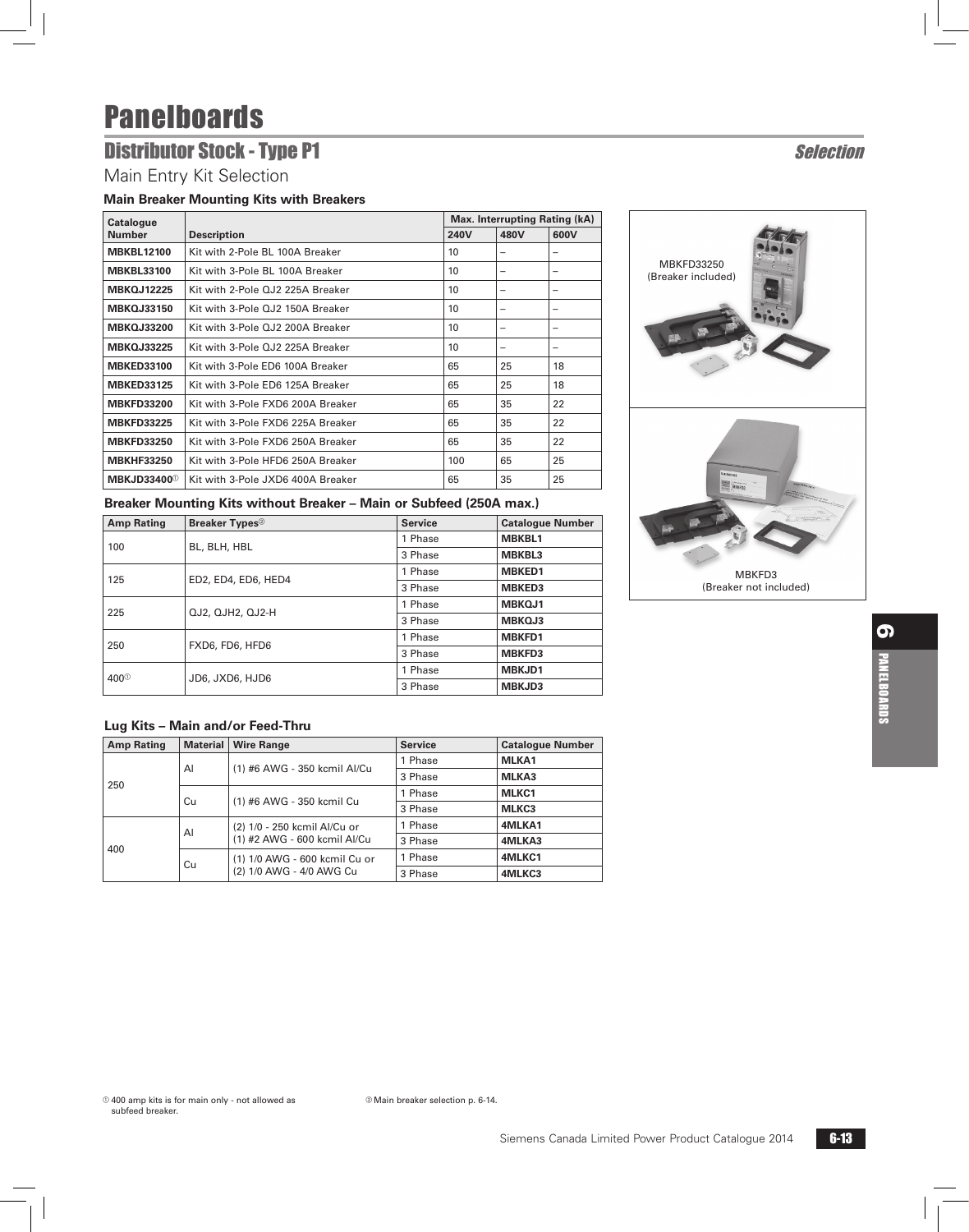# **Circuit Breaker / Lighting and Distribution** Selection Selection

Type P1 Panelboards

#### **Main Breaker Selection**

|                      |                                                                                                | <b>Maximum Interrupting Rating (kA)</b> |                               | <b>Catalogue</b>                                                                                             |                                                                    |                                                                                                                                                                                                                                                                                                                |
|----------------------|------------------------------------------------------------------------------------------------|-----------------------------------------|-------------------------------|--------------------------------------------------------------------------------------------------------------|--------------------------------------------------------------------|----------------------------------------------------------------------------------------------------------------------------------------------------------------------------------------------------------------------------------------------------------------------------------------------------------------|
| <b>Ampere Rating</b> | <b>Breaker Type</b>                                                                            | <b>240 Vac</b>                          | 480/277 Vac                   | 600Y/347 Vac                                                                                                 | <b>Number</b>                                                      | <b>Available Trip Values</b>                                                                                                                                                                                                                                                                                   |
| 70                   | BQD6                                                                                           | 65                                      | $\overline{\phantom{0}}$      | 10                                                                                                           | <b>B6</b>                                                          | 15, 20, 25, 30, 35, 40, 45, 50, 60, 70                                                                                                                                                                                                                                                                         |
| 100                  | <b>BL</b><br><b>BLH</b><br><b>HBL</b><br><b>BOD</b><br>ED <sub>2</sub>                         | 10<br>22<br>65<br>65<br>10              | -<br>14<br>-                  | $\overline{\phantom{0}}$<br>$\overline{\phantom{0}}$<br>$\overline{\phantom{0}}$<br>$\overline{\phantom{0}}$ | <b>BL</b><br><b>BH</b><br><b>HB</b><br><b>BQ</b><br>E <sub>2</sub> | 15, 20, 25, 30, 35, 40, 45, 50, 60, 70, 80, 90, 100<br>15, 20, 25, 30, 35, 40, 45, 50, 60, 70, 80, 90, 100<br>15, 20, 25, 30, 35, 40, 45, 50, 60, 70, 80, 90, 100<br>15, 20, 25, 30, 35, 40, 45, 50, 60, 70, 80, 90, 100<br>15, 20, 25, 30, 35, 40, 45, 50, 60, 70, 80, 90, 100                                |
| 125                  | <b>NGB</b><br>ED4<br>ED <sub>6</sub><br>HED4                                                   | 100<br>65<br>65<br>100                  | 25<br>18<br>25<br>42          | 14<br>18<br>$\overline{\phantom{0}}$                                                                         | <b>NB</b><br>E4<br>E <sub>6</sub><br>H <sub>4</sub>                | 15, 20, 25, 30, 35, 40, 50, 60, 70, 80, 90, 100, 110, 125<br>15, 20, 25, 30, 35, 40, 45, 50, 60, 70, 80, 90, 100, 110, 125<br>15, 20, 25, 30, 35, 40, 45, 50, 60, 70, 80, 90, 100, 110, 125<br>15, 20, 25, 30, 35, 40, 50, 60, 70, 80, 90, 100, 110, 125                                                       |
| 225                  | QJ2<br>OJH <sub>2</sub><br>$O.J2-H$<br>FD <sub>6</sub><br>FXD <sub>6</sub><br>HFD <sub>6</sub> | 10<br>22<br>42<br>65<br>65<br>100       | -<br>-<br>-<br>35<br>35<br>65 | -<br>$\overline{\phantom{0}}$<br>$\overline{\phantom{0}}$<br>22<br>22<br>25                                  | QJ<br>QH<br>Q <sub>2</sub><br><b>FD</b><br><b>FX</b><br><b>HF</b>  | 60, 70, 80, 90, 100, 110, 125, 150, 175, 200, 225<br>60, 70, 80, 90, 100, 110, 125, 150, 175, 200, 225<br>60, 70, 80, 90, 100, 110, 125, 150, 175, 200, 225<br>70, 80, 90, 100, 110, 125, 150, 175, 200, 225<br>70, 80, 90, 100, 110, 125, 150, 175, 200, 225<br>70, 80, 90, 100, 110, 125, 150, 175, 200, 225 |
| 250                  | FD <sub>6</sub><br>FXD <sub>6</sub><br>HFD6                                                    | 65<br>65<br>100                         | 35<br>35<br>65                | 22<br>22<br>25                                                                                               | <b>FD</b><br><b>FX</b><br><b>HF</b>                                | 250<br>250<br>250                                                                                                                                                                                                                                                                                              |
| 400                  | JD <sub>6</sub><br>JXD6<br>HJD6                                                                | 65<br>65<br>100                         | 35<br>35<br>65                | 25<br>25<br>35                                                                                               | J6<br><b>JX</b><br>H <sub>6</sub>                                  | 200, 225, 250, 300, 350, 400<br>200, 225, 250, 300, 350, 400<br>200, 225, 250, 300, 350, 400                                                                                                                                                                                                                   |

#### **Subfeed Breakers**<sup>02</sup>

|                     | Max. Interrupting Rating (kA)<br><b>Number</b> |      |           |           |                                                                             |  |
|---------------------|------------------------------------------------|------|-----------|-----------|-----------------------------------------------------------------------------|--|
| <b>Breaker Type</b> | of Poles                                       | 240V | 480Y/277V | 600Y/347V | <b>Available Trip Values</b>                                                |  |
| QJ2                 | 2, 3                                           | 10   |           |           | 60, 70, 80, 90, 100, 110, 125, 150, 175, 200, 225                           |  |
| QJH2                | 2, 3                                           | 22   |           |           | 60, 70, 80, 90, 100, 110, 125, 150, 175, 200, 225                           |  |
| QJ2H                | 2, 3                                           | 42   |           |           | 60, 70, 80, 90, 100, 110, 125, 150, 175, 200, 225                           |  |
| ED <sub>2</sub>     | 2, 3                                           | 10   |           |           | 15 <sup>3</sup> , 20, 25, 30, 35, 40, 45, 50, 60, 70, 80, 90, 100           |  |
| ED4                 | 2, 3                                           | 65   | 18        |           | 15 <sup>®</sup> , 20, 25, 30, 35, 40, 45, 50, 60, 70, 80, 90, 100, 110, 125 |  |
| ED <sub>6</sub>     | 2, 3                                           | 65   | 25        | 18        | 15©, 20, 25, 30, 35, 40, 45, 50, 60©, 70©, 80©, 90©, 100©, 110©, 125©       |  |
| HED4                | 2, 3                                           | 100  | 42        |           | 15 <sup>®</sup> , 20, 25, 30, 35, 40, 45, 50, 60, 70, 80, 90, 100, 110, 125 |  |
| FXD <sub>6</sub>    | 2, 3                                           | 65   | 35        | 22        | 70, 80, 90, 100, 110, 125, 150, 175, 200, 225, 250                          |  |
| FD <sub>6</sub>     | 2, 3                                           | 65   | 35        | 22        | 70, 80, 90, 100, 110, 125, 150, 175, 200, 225, 250                          |  |
| HFD6                | 2, 3                                           | 100  | 65        | 25        | 70, 80, 90, 100, 110, 125, 150, 175, 200, 225, 250                          |  |

**Note:** For detailed circuit breaker information please consult section 5. For "Series Rating" tested combinations, please consult the Siemens Series Rated Combination Guide p. 5-84.

 $\circ$  Please consult CSA, CEC and local inspection authorities for specification and installation guidelines.<br>Inties for specification and installation guidelines.<br>Mo increase in box height, space is already built into  $\,$ 

P1 panel.

<sup>3</sup> Amperage available in 3 pole breaker only.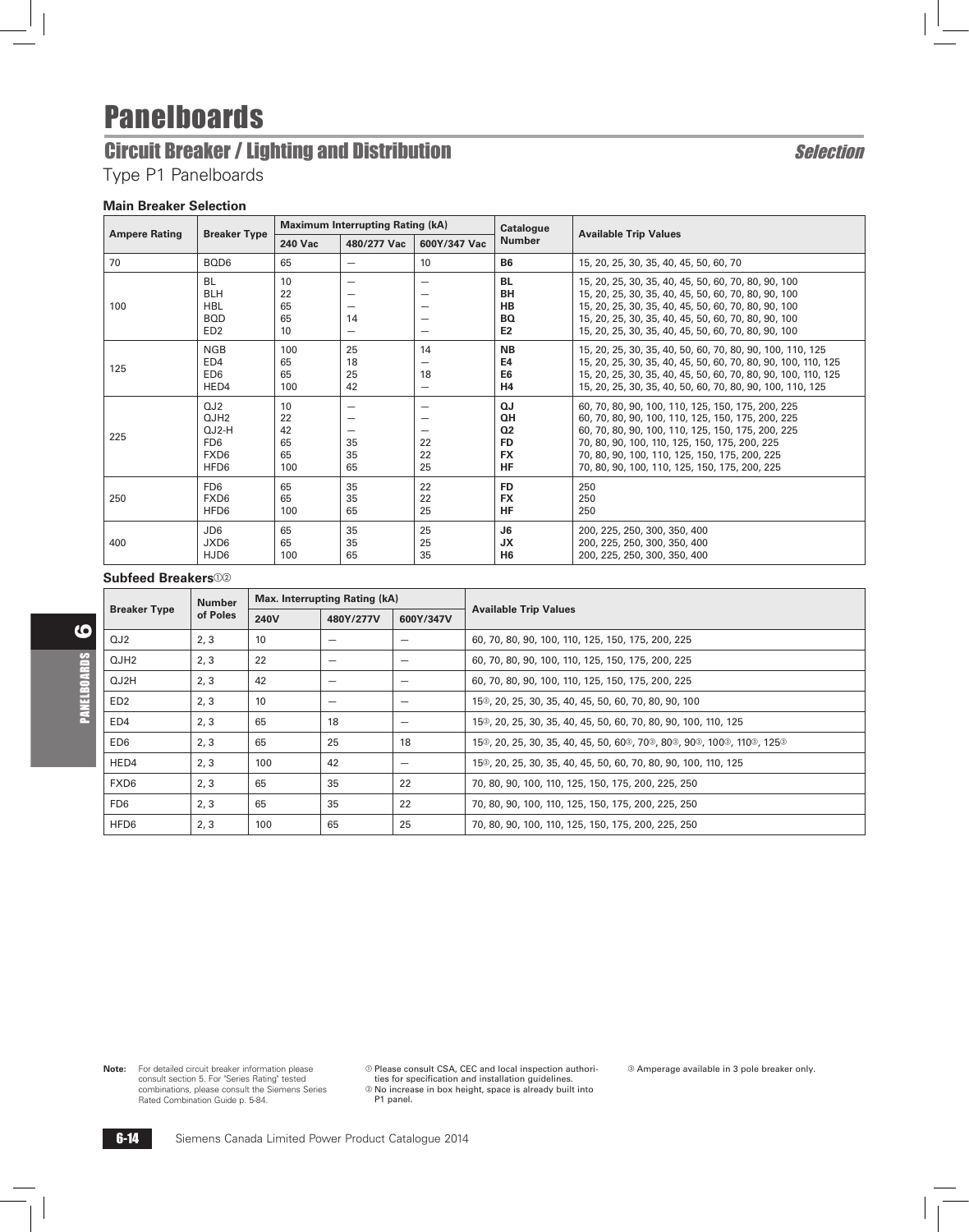# **Circuit Breaker/Lighting and Distribution Selection** Selection

### Branch Breakers Selection Guide for P1

- 1. Select branch breaker type based on interrupting rating required.
- 3. Select number of poles.
- 2. Select required amperage. 4. Select branch breaker catalogue numbers on page 6-16.
- 5. Select ground bar and filler to cover any unused positions. (See replacement parts & accessories on page 6-17.)

**Branch Circuit Breakers** 

| <b>Breaker</b> | <b>Max. Interrupting Rating (kA)</b><br><b>Number</b> |                                                            |                                                                           |                                                            |                                | <b>Available Trip Values</b> |                                                      |                                                                                  |                                                                                                                                                                  |
|----------------|-------------------------------------------------------|------------------------------------------------------------|---------------------------------------------------------------------------|------------------------------------------------------------|--------------------------------|------------------------------|------------------------------------------------------|----------------------------------------------------------------------------------|------------------------------------------------------------------------------------------------------------------------------------------------------------------|
| <b>Type</b>    | of Poles                                              | <b>120V</b>                                                | 120/240V                                                                  | 240V                                                       | <b>277V</b>                    | 480/277V                     | 347V                                                 | 600/347V                                                                         |                                                                                                                                                                  |
| <b>BL</b>      | $\overline{2}$<br>3                                   | 10<br>$\overline{\phantom{0}}$                             | $\overline{\phantom{0}}$<br>10<br>$\overline{\phantom{0}}$                | $\overline{\phantom{m}}$<br>$\overline{\phantom{m}}$<br>10 |                                | -<br>$\qquad \qquad -$       | $\overline{\phantom{0}}$<br>$\overline{\phantom{0}}$ | $\overline{\phantom{m}}$<br>$\overline{\phantom{m}}$<br>$\qquad \qquad -$        | 15, 20, 25, 30, 35, 40, 45, 50, 60, 70<br>15, 20, 25, 30, 35, 40, 45, 50, 60, 70, 80, 90, 100<br>15, 20, 25, 30, 35, 40, 45, 50, 60, 70, 80, 90, 100             |
| <b>BLH</b>     | 1<br>$\overline{2}$<br>3                              | 22<br>-                                                    | $\overline{\phantom{0}}$<br>22<br>$\overline{\phantom{0}}$                | $\overline{\phantom{m}}$<br>22                             |                                |                              | -<br>$\overline{\phantom{a}}$                        | $\overline{\phantom{m}}$<br>$\qquad \qquad -$                                    | 15, 20, 25, 30, 35, 40, 45, 50, 60, 70<br>15, 20, 25, 30, 35, 40, 45, 50, 60, 70, 80, 90, 100<br>15, 20, 25, 30, 35, 40, 45, 50, 60, 70, 80, 90, 100             |
| <b>HBL</b>     | 1<br>$\overline{2}$<br>3                              | 65<br>$\overline{\phantom{0}}$                             | $\overline{\phantom{0}}$<br>65<br>$\overline{\phantom{0}}$                | $\overline{\phantom{m}}$<br>$\overline{\phantom{0}}$<br>65 | $\overline{\phantom{0}}$       | $\overline{\phantom{0}}$     | $\overline{\phantom{0}}$                             | $\overline{\phantom{m}}$<br>$\overline{\phantom{m}}$<br>$\qquad \qquad -$        | 15, 20, 25, 30, 35, 40, 45, 50, 55, 60, 70<br>15, 20, 25, 30, 35, 40, 45, 50, 55, 60, 70, 80, 90, 100<br>15, 20, 25, 30, 35, 40, 45, 50, 55, 60, 70, 80, 90, 100 |
| <b>BLR</b>     | $\overline{2}$                                        | $\qquad \qquad -$                                          | $\overline{\phantom{0}}$                                                  | 10                                                         | $\qquad \qquad -$              |                              |                                                      | $\qquad \qquad -$                                                                | 15, 20, 30, 40, 50, 60, 70, 80, 90, 100                                                                                                                          |
| <b>BLF</b>     | 1<br>$\overline{2}$                                   | 10<br>$\overline{\phantom{0}}$                             | $\overline{\phantom{0}}$<br>10                                            | $\overline{\phantom{m}}$<br>$\overline{\phantom{m}}$       | $\overline{\phantom{m}}$       |                              | $\overline{\phantom{0}}$                             | $\qquad \qquad -$<br>$\qquad \qquad -$                                           | 15, 20, 25, 30<br>15, 20, 30, 40, 50, 60                                                                                                                         |
| <b>BLHF</b>    | 1<br>$\overline{2}$                                   | 22<br>$\overline{\phantom{0}}$                             | -<br>22                                                                   | -                                                          |                                |                              | -                                                    | $\qquad \qquad -$<br>$\qquad \qquad -$                                           | 15, 20, 25, 30<br>15, 20, 30, 40, 50, 60                                                                                                                         |
| <b>BLE</b>     | 1<br>$\overline{2}$                                   | 10<br>$\overline{\phantom{0}}$                             | $\overline{\phantom{m}}$<br>10                                            | $\overline{\phantom{m}}$                                   | $\overline{\phantom{m}}$       |                              | $\qquad \qquad -$<br>$\overline{\phantom{0}}$        | $\overline{\phantom{m}}$<br>$\qquad \qquad -$                                    | 15, 20, 30<br>15, 20, 30, 40, 50, 60                                                                                                                             |
| <b>BLEH</b>    | 1<br>$\overline{2}$                                   | 22                                                         | 22                                                                        | $\overline{\phantom{0}}$                                   |                                | $\overline{\phantom{0}}$     | $\overline{\phantom{0}}$                             | $\qquad \qquad -$<br>$\overline{\phantom{0}}$                                    | 15, 20, 30<br>15, 20, 30, 40, 50, 60                                                                                                                             |
| <b>BAF</b>     | $\mathbf{1}$                                          | 10                                                         | $\qquad \qquad -$                                                         |                                                            |                                | $\overline{\phantom{0}}$     | $\overline{\phantom{0}}$                             | $\overline{\phantom{m}}$                                                         | 15, 20                                                                                                                                                           |
| <b>BAFH</b>    | $\mathbf{1}$                                          | 22                                                         | $\overline{\phantom{0}}$                                                  | $\overline{\phantom{m}}$                                   |                                | $\overline{\phantom{0}}$     | $\overline{\phantom{0}}$                             | $\overline{\phantom{0}}$                                                         | 15, 20                                                                                                                                                           |
| <b>BOD</b>     | 1<br>$\overline{2}$<br>3                              | 65<br>$\overline{\phantom{0}}$<br>$\overline{\phantom{0}}$ | $\overline{\phantom{m}}$<br>$\overline{\phantom{0}}$<br>$\qquad \qquad -$ | $\overline{\phantom{m}}$<br>65<br>65                       | 14<br>$\overline{\phantom{0}}$ | 14<br>14                     | $\overline{\phantom{0}}$<br>-<br>$\qquad \qquad -$   | $\overline{\phantom{m}}$<br>$\overline{\phantom{a}}$<br>$\overline{\phantom{m}}$ | 15, 20, 25, 30, 35, 45, 50, 60, 70, 80, 90, 100<br>15, 20, 25, 30, 35, 45, 50, 60, 70, 80, 90, 100<br>15, 20, 25, 30, 35, 45, 50, 60, 70, 80, 90, 100            |
| BQD6           | 1<br>$\overline{\mathbf{c}}$<br>3                     | 65<br>$\overline{\phantom{0}}$<br>$\overline{\phantom{0}}$ | $\overline{\phantom{0}}$<br>$\overline{\phantom{0}}$                      | $\overline{\phantom{m}}$<br>65<br>65                       |                                | $\overline{\phantom{0}}$     | 10                                                   | $\overbrace{\phantom{1232211}}$<br>10<br>10                                      | 15, 20, 25, 30, 35, 40, 45, 50, 60, 70<br>15, 20, 25, 30, 35, 40, 45, 50, 60, 70<br>15, 20, 25, 30, 35, 40, 45, 50, 60, 70                                       |

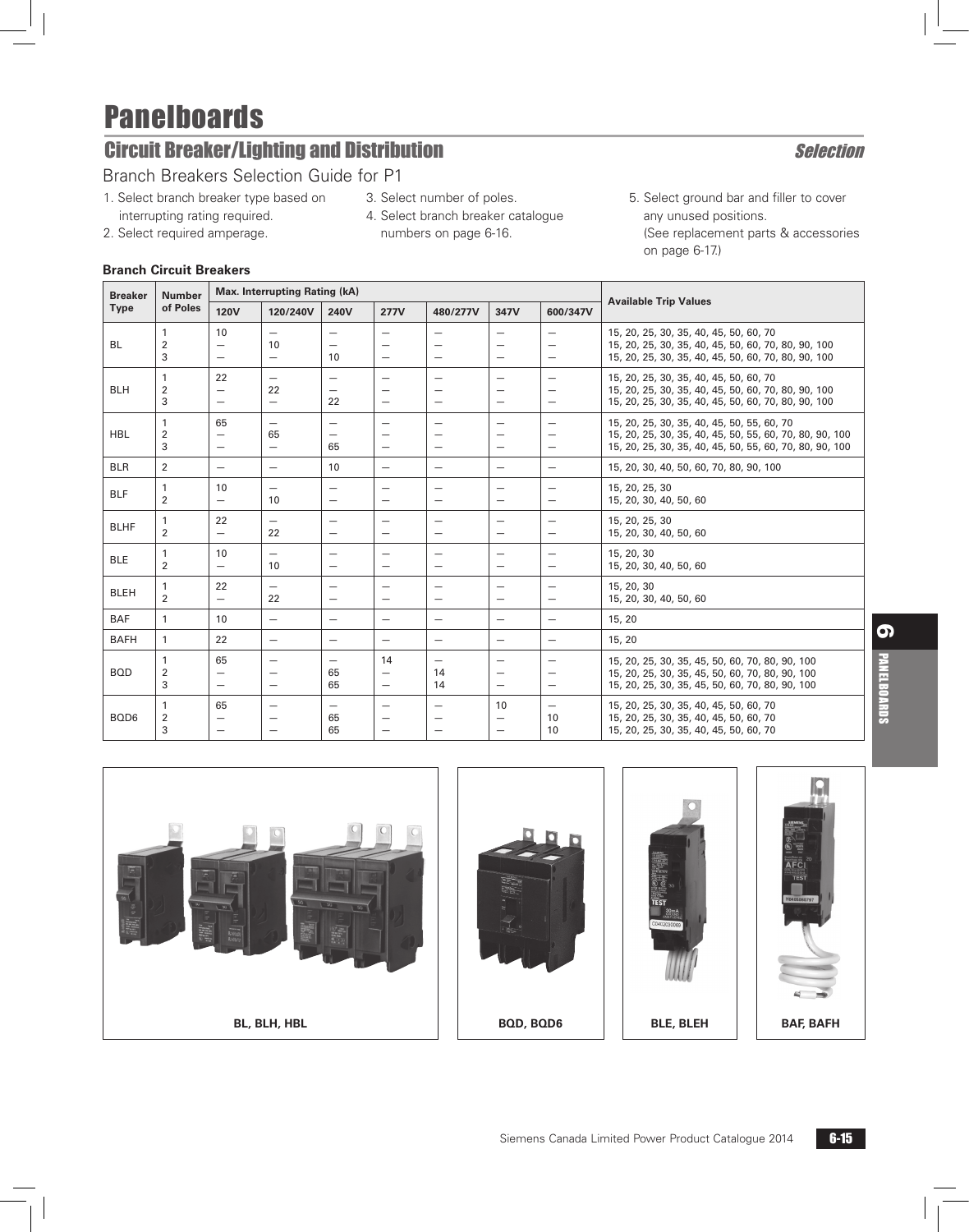# **Circuit Breaker/Lighting and Distribution Selection Selection**

Branch Breakers Selection for P1

### **BL Branch Breakers - 10,000A IR**<sup>10</sup>

|                         | <b>Catalogue Number</b> |                    |                       |                       |
|-------------------------|-------------------------|--------------------|-----------------------|-----------------------|
| Ampere<br><b>Rating</b> | 1-Pole<br>120/240V      | 2-Pole<br>120/240V | 2-Pole<br><b>240V</b> | 3-Pole<br><b>240V</b> |
| 15                      | <b>B115</b>             | <b>B215</b>        | <b>B215R</b>          | <b>B315</b>           |
| 20                      | <b>B120</b>             | <b>B220</b>        | <b>B220R</b>          | <b>B320</b>           |
| 25                      | <b>B125</b>             | <b>B225</b>        | <b>B225R</b>          | <b>B325</b>           |
| 30                      | <b>B130</b>             | <b>B230</b>        | <b>B230R</b>          | <b>B330</b>           |
| 35                      | <b>B135</b>             | <b>B235</b>        | <b>B235R</b>          | <b>B335</b>           |
| 40                      | <b>B140</b>             | <b>B240</b>        | <b>B240R</b>          | <b>B340</b>           |
| 45                      | <b>B145</b>             | <b>B245</b>        | <b>B245R</b>          | <b>B345</b>           |
| 50                      | <b>B150</b>             | <b>B250</b>        | <b>B250R</b>          | <b>B350</b>           |
| 55                      | <b>B155</b>             |                    |                       |                       |
| 60                      | <b>B160</b>             | <b>B260</b>        | <b>B260R</b>          | <b>B360</b>           |
| 70                      | <b>B170</b>             | <b>B270</b>        | <b>B270R</b>          | <b>B370</b>           |
| 80                      |                         | <b>B280</b>        | <b>B280R</b>          | <b>B380</b>           |
| 90                      |                         | <b>B290</b>        | <b>B290R</b>          | <b>B390</b>           |
| 100                     |                         | B2100              | <b>B2100R</b>         | B3100                 |

#### **BLH Branch Breakers - 22,000A IR**<sup>10</sup>

|                         | <b>Catalogue Number</b> |                    |                       |  |  |
|-------------------------|-------------------------|--------------------|-----------------------|--|--|
| Ampere<br><b>Rating</b> | 1-Pole<br>120/240V      | 2-Pole<br>120/240V | 3-Pole<br><b>240V</b> |  |  |
| 15                      | <b>B115H</b>            | <b>B215H</b>       | <b>B315H</b>          |  |  |
| 20                      | <b>B120H</b>            | <b>B220H</b>       | <b>B320H</b>          |  |  |
| 25                      | <b>B125H</b>            | <b>B225H</b>       | <b>B325H</b>          |  |  |
| 30                      | <b>B130H</b>            | <b>B230H</b>       | <b>B330H</b>          |  |  |
| 35                      | <b>B135H</b>            | <b>B235H</b>       | <b>B335H</b>          |  |  |
| 40                      | <b>B140H</b>            | <b>B240H</b>       | <b>B340H</b>          |  |  |
| 45                      | <b>B145H</b>            | <b>B245H</b>       | <b>B345H</b>          |  |  |
| 50                      | <b>B150H</b>            | <b>B250H</b>       | <b>B350H</b>          |  |  |
| 55                      | <b>B155H</b>            | <b>B255H</b>       | <b>B355H</b>          |  |  |
| 60                      | <b>B160H</b>            | <b>B260H</b>       | <b>B360H</b>          |  |  |
| 70                      | <b>B170H</b>            | <b>B270H</b>       | <b>B370H</b>          |  |  |
| 80                      |                         | <b>B280H</b>       | <b>B380H</b>          |  |  |
| 90                      |                         | <b>B290H</b>       | <b>B390H</b>          |  |  |
| 100                     |                         | <b>B2100H</b>      | <b>B3100H</b>         |  |  |

#### **HBL Branch Breakers - 65,000A IR**<sup>①</sup>

|                  | <b>Catalogue Number</b> |                    |                       |  |  |
|------------------|-------------------------|--------------------|-----------------------|--|--|
| Ampere<br>Rating | 1-Pole<br>120/240V      | 2-Pole<br>120/240V | 3-Pole<br><b>240V</b> |  |  |
| 15               | <b>B115HH</b>           | <b>B215HH</b>      | <b>B315HH</b>         |  |  |
| 20               | <b>B120HH</b>           | <b>B220HH</b>      | <b>B320HH</b>         |  |  |
| 25               | <b>B125HH</b>           | <b>B225HH</b>      | <b>B325HH</b>         |  |  |
| 30               | <b>B130HH</b>           | <b>B230HH</b>      | <b>B330HH</b>         |  |  |
| 35               | <b>B135HH</b>           | <b>B235HH</b>      | <b>B335HH</b>         |  |  |
| 40               | <b>B140HH</b>           | <b>B240HH</b>      | <b>B340HH</b>         |  |  |
| 45               | <b>B145HH</b>           | <b>B245HH</b>      | <b>B345HH</b>         |  |  |
| 50               | <b>B150HH</b>           | <b>B250HH</b>      | <b>B350HH</b>         |  |  |
| 55               | <b>B155HH</b>           | <b>B255HH</b>      | <b>B355HH</b>         |  |  |
| 60               | <b>B160HH</b>           | <b>B260HH</b>      | <b>B360HH</b>         |  |  |
| 70               | <b>B170HH</b>           | <b>B270HH</b>      | <b>B370HH</b>         |  |  |
| 80               |                         | <b>B280HH</b>      | <b>B380HH</b>         |  |  |
| 90               |                         | <b>B290HH</b>      | <b>B390HH</b>         |  |  |
| 100              |                         | <b>B2100HH</b>     | <b>B3100HH</b>        |  |  |

#### **BQD6 Branch Breakers – 10,000A IR max. @ 600/347 Vac**

|                         | <b>Catalogue Number</b> |                     |                     |  |  |
|-------------------------|-------------------------|---------------------|---------------------|--|--|
| Ampere<br><b>Rating</b> | 1-Pole<br>347V          | 2-Pole<br>600Y/347V | 3-Pole<br>600Y/347V |  |  |
| 15                      | <b>BQD6115</b>          | <b>BOD6215</b>      | <b>BOD6315</b>      |  |  |
| 20                      | <b>BOD6120</b>          | <b>BOD6220</b>      | <b>BOD6320</b>      |  |  |
| 25                      | <b>BOD6125</b>          | <b>BOD6225</b>      | <b>BOD6325</b>      |  |  |
| 30                      | <b>BOD6130</b>          | <b>BOD6230</b>      | <b>BOD6330</b>      |  |  |
| 35                      | <b>BOD6135</b>          | <b>BOD6235</b>      | <b>BOD6335</b>      |  |  |
| 40                      | <b>BOD6140</b>          | <b>BOD6240</b>      | <b>BOD6340</b>      |  |  |
| 45                      | <b>BOD6145</b>          | <b>BOD6245</b>      | <b>BOD6345</b>      |  |  |
| 50                      | <b>BOD6150</b>          | <b>BOD6250</b>      | <b>BOD6350</b>      |  |  |
| 60                      | <b>BOD6160</b>          | <b>BOD6260</b>      | <b>BOD6360</b>      |  |  |
| 70                      | <b>BQD6170</b>          | <b>BOD6270</b>      | <b>BOD6370</b>      |  |  |





#### **AFCI – Branch Feeder**

| <b>Breaker</b>   | Ampere | Catalogue      |
|------------------|--------|----------------|
| <b>Type</b>      | Rating | <b>Number</b>  |
| BAF - 10,000 IR  | 15     | <b>BA115AF</b> |
| 1-pole           | 20     | <b>BA120AF</b> |
| BAFH - 22,000 IR | 15     | BA115AFH       |
| 1-pole           | 20     | BA120AFH       |

#### **GFCI Personnel Protection (5mA)**

| <b>Breaker</b><br><b>Type</b> | Ampere<br><b>Rating</b>          | <b>Catalogue</b><br>Number                                                                         |
|-------------------------------|----------------------------------|----------------------------------------------------------------------------------------------------|
| BLF - 10,000 IR<br>1-pole     | 15<br>20<br>25<br>30             | <b>BF115</b><br><b>BF120</b><br><b>BF125■</b><br><b>BF130</b>                                      |
| BLF - 10,000 IR<br>2-pole     | 15<br>20<br>30<br>40<br>50<br>60 | <b>BF215</b><br><b>BF220</b><br><b>BF230</b><br><b>BF240</b><br><b>BF250</b><br><b>BF260</b>       |
| BLHF - 22,000 IR<br>1-pole    | 15<br>20<br>25<br>30             | <b>BF115H</b><br><b>BF120H</b><br><b>BF125H</b><br><b>BF130H</b>                                   |
| BLHF - 22,000 IR<br>2-pole    | 15<br>20<br>30<br>40<br>50<br>60 | <b>BF215H</b><br><b>BF220H</b><br><b>BF230H</b><br><b>BF240H</b><br><b>BF250H</b><br><b>BF260H</b> |

#### **GFCI Equipment Protection (30mA)**

| <b>Breaker</b><br>Type     | Ampere<br>Rating                 | <b>Catalogue</b><br><b>Number</b>                                                                  |
|----------------------------|----------------------------------|----------------------------------------------------------------------------------------------------|
| BLE - 10,000 IR<br>1-pole  | 15<br>20<br>30                   | <b>BE115</b><br><b>BE120</b><br><b>BE130</b>                                                       |
| BLE - 10,000 IR<br>2-pole  | 15<br>20<br>30<br>40<br>50<br>60 | <b>BE215</b><br><b>BE220</b><br><b>BE230</b><br><b>BE240</b><br><b>BE250</b><br><b>BE260</b>       |
| BLEH - 22,000 IR<br>1-pole | 15<br>20<br>30                   | <b>BE115H</b><br><b>BE120H</b><br><b>BE130H</b>                                                    |
| BLEH - 22,000 IR<br>2-pole | 15<br>20<br>30<br>40<br>50<br>60 | <b>BE215H</b><br><b>BE220H</b><br><b>BE230H</b><br><b>BE240H</b><br><b>BE250H</b><br><b>BE260H</b> |

#### **BQD Branch Breakers – 65,000A IR max. @ 240 Vac<sup>2</sup>**

| Ampere<br>Rating | <b>Catalogue Number</b> |                    |                       |  |
|------------------|-------------------------|--------------------|-----------------------|--|
|                  | 1-Pole<br>120/240V      | 2-Pole<br>120/240V | 3-Pole<br><b>240V</b> |  |
| 15               | <b>BOD115</b>           | <b>BOD215</b>      | <b>BOD315</b>         |  |
| 20               | <b>BOD120</b>           | <b>BOD220</b>      | <b>BOD320</b>         |  |
| 25               | <b>BOD125</b>           | <b>BOD225</b>      | <b>BOD325</b>         |  |
| 30               | <b>BOD130</b>           | <b>BOD230</b>      | <b>BOD330</b>         |  |
| 35               | <b>BOD135</b>           | <b>BOD235</b>      | <b>BOD335</b>         |  |
| 40               | <b>BOD140</b>           | <b>BOD240</b>      | <b>BOD340</b>         |  |
| 45               | <b>BOD145</b>           | <b>BOD245</b>      | <b>BOD345</b>         |  |
| 50               | <b>BOD150</b>           | <b>BOD250</b>      | <b>BOD350</b>         |  |
| 60               | <b>BOD160</b>           | <b>BOD260</b>      | <b>BQD360</b>         |  |
| 70               | <b>BOD170</b>           | <b>BOD270</b>      | <b>BOD370</b>         |  |
| 80               | <b>BOD180</b>           | <b>BOD280</b>      | <b>BOD380</b>         |  |
| 90               | <b>BOD190</b>           | <b>BOD290</b>      | <b>BOD390</b>         |  |
| 100              | <b>BQD1100</b>          | <b>BQD2100</b>     | <b>BQD3100</b>        |  |

b To add shunt trip to BQD breakers, see page 6-18 Accessories.

6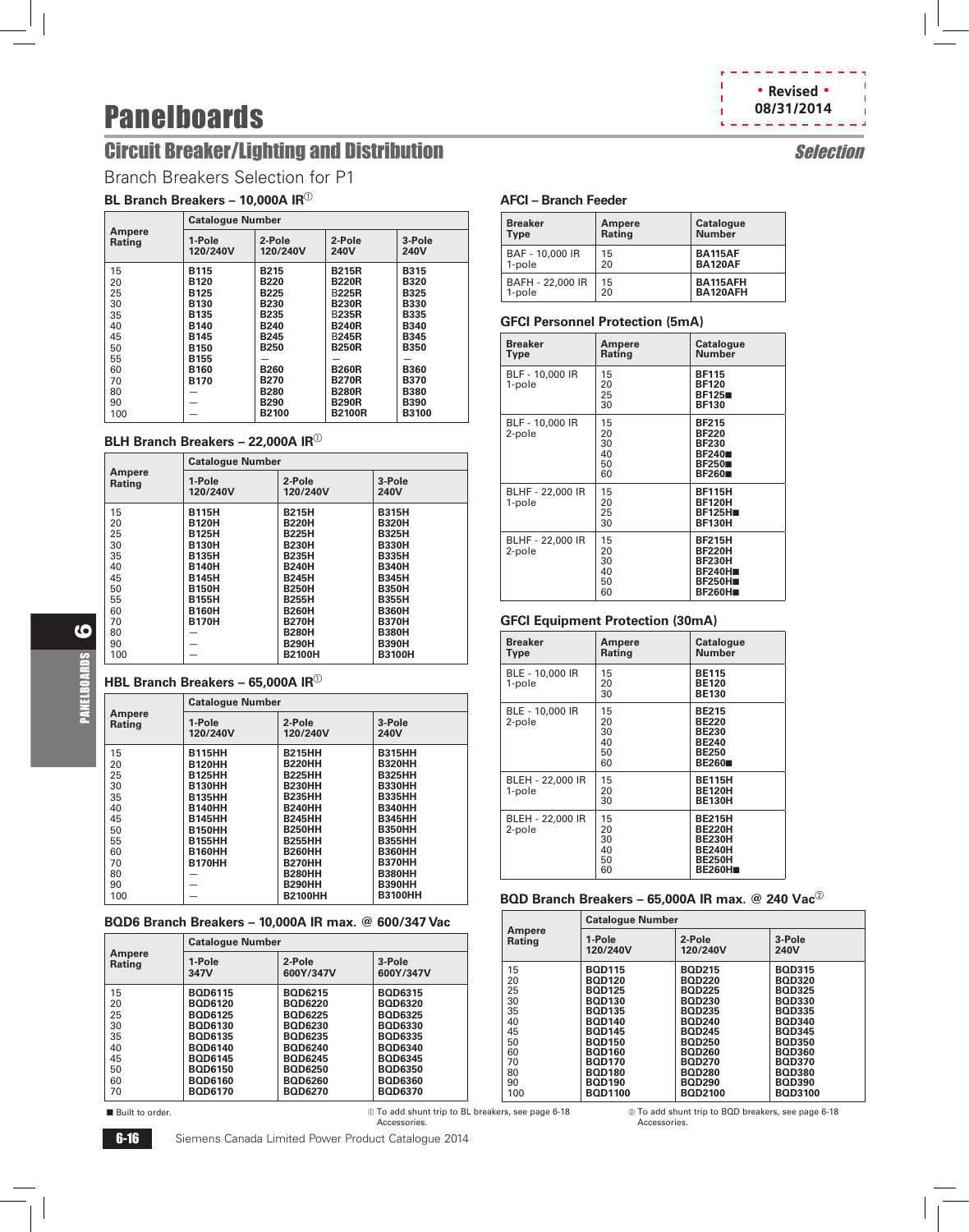### **Modifications and Additions Selection**

### Type P1 Panelboards

#### **Copper Neutral Lug Kits - 250A**

| <b>Number</b> | of Circuits   Description                             | <b>Catalogue</b><br><b>Number</b> |
|---------------|-------------------------------------------------------|-----------------------------------|
| 18            |                                                       | CNLK18                            |
| 30            | 2 Branch Neutral Strips, 1 Main Neutral Lug, Hardware | CNLK30                            |
| 42            |                                                       | CNLK42                            |

#### **200% Copper Neutral Lug Kits - 250A**

| 18 |                                                       | <b>2NLK18</b> |
|----|-------------------------------------------------------|---------------|
| 30 | 2 Branch Neutral Strips, 2 Main Neutral Lug, Hardware | <b>2NLK30</b> |
| 42 |                                                       | <b>2NLK42</b> |

#### **200% Copper Neutral Lug Kits - 400A**

| 18 |                                                                 | <b>42NLK18</b> |
|----|-----------------------------------------------------------------|----------------|
| 30 | 2 Branch Neutral Strips, 1 Main 600 kcmil Neutral Lug, Hardware | <b>42NLK30</b> |
| 42 |                                                                 | <b>42NLK42</b> |

#### **250A Branch Neutral Connections**

| No. of circuits | <b>Branch Neutral</b><br>Lugs - Wire Size range | No. of connections per neutral bar       |                                           |  |
|-----------------|-------------------------------------------------|------------------------------------------|-------------------------------------------|--|
|                 |                                                 | Al Neutral bar Std                       | <b>Cu Neutral bar</b>                     |  |
| 18 circuits     | (1) #6 - 350 MCM Al/Cu                          | $(2)$ #4 - #14 AWG<br>(8) 1/0 - #14 AWG  | $(9)$ #4 - #14 AWG<br>(8) 1/0 - #14 AWG   |  |
| 30 circuits     |                                                 | $(2)$ #4 - #14 AWG<br>(15) 1/0 - #14 AWG | $(16)$ #4 - #14 AWG<br>(15) 1/0 - #14 AWG |  |
| 42 circuits     |                                                 | (22) 1/0 - #14 AWG                       | $(23)$ #4 - #14 AWG<br>(22) 1/0 - #14 AWG |  |

#### **400A Branch Neutral Connections**

| No. of circuits | <b>Branch Neutral</b><br>Lugs - Wire Size range | No. of connections per neutral bar       |                                           |  |
|-----------------|-------------------------------------------------|------------------------------------------|-------------------------------------------|--|
|                 |                                                 | Al Neutral bar Std                       | <b>Cu Neutral bar</b>                     |  |
| 18 circuits     | (1) #2 - 600 MCM Al/Cu                          | $(2)$ #4 - #14 AWG<br>(8) 1/0 - #14 AWG  | $(9)$ #4 - #14 AWG<br>(8) 1/0 - #14 AWG   |  |
| 30 circuits     |                                                 | $(2)$ #4 - #14 AWG<br>(15) 1/0 - #14 AWG | $(16)$ #4 - #14 AWG<br>(15) 1/0 - #14 AWG |  |
| 42 circuits     |                                                 | (22) 1/0 - #14 AWG                       | $(23)$ #4 - #14 AWG<br>(22) 1/0 - #14 AWG |  |

#### **Type P1 Miscellaneous Parts and Accessories**

| <b>Catalogue Number</b> | <b>Description</b>                          |  |  |
|-------------------------|---------------------------------------------|--|--|
| 12-1110-01              | 1 Directory card for 1-42 circuits          |  |  |
| 11-1824-01              | 1 Plastic directory card holder             |  |  |
| <b>MCHK</b>             | 1 Metallic directory card holder            |  |  |
| 10FLHX2                 | 200 BL/BOD breaker line side screws         |  |  |
| 10FLHX5                 | 500 BL/BQD breaker line side screws         |  |  |
| FPLK <sub>2</sub>       | 2 Spare Fas-latch trim locks with 2 keys    |  |  |
| BK <sub>1</sub>         | 1 Bonding kit for P1 panels                 |  |  |
| <b>EGK</b>              | 1 Aluminum non-insulated ground bar         |  |  |
| <b>ECGK</b>             | 1 Copper non-insulated ground bar           |  |  |
| EWK1                    | 1 End Wall with knockouts (20" W x 5.75" D) |  |  |
| <b>IGK</b>              | 1 Insulated AI ground bar                   |  |  |
| <b>ICGK</b>             | 1 Insulated Cu ground bar                   |  |  |
| IMK1                    | 1 Interior adjusting kit                    |  |  |
| JCK24                   | 24 Trim screws and 24 trim clips            |  |  |
| NBK03                   | 1 Number Strip 1-42 circuits                |  |  |
| QF3-UL                  | 1 Filler Plate                              |  |  |
| <b>SDKN</b>             | 1 Dripshield kit (20" W x 5.75" D)          |  |  |
| <b>TPS9IKITP1</b>       | 1 P1 mounting bracket for SPD TPS3 09       |  |  |







NBK03

#### **Type P1 Spare Part Kit**

| <b>Catalogue</b><br><b>Number</b> | <b>Content</b>                                                                                                                                                                                                                                                                                                                                         |
|-----------------------------------|--------------------------------------------------------------------------------------------------------------------------------------------------------------------------------------------------------------------------------------------------------------------------------------------------------------------------------------------------------|
| <b>MHKP1</b>                      | • 8 trim screws<br>• 8 trim clips<br>• 1 bonding kit<br>• 1 interior adjusting kit<br>• 2 Al non-insulated ground bar<br>• 2 Cu non-insulated ground bar<br>• 2 Insulated AI ground bar<br>• 2 Insulated Cu ground bar<br>• 1 numbering strip label<br>• 1 directory card<br>1 plastic directory pouch<br>$\blacksquare$ 1 nanalhoard inetruction hook |
|                                   |                                                                                                                                                                                                                                                                                                                                                        |

1 panelboard instruction boo

**C**<br>BUNELBOARDS

PANELBOARDS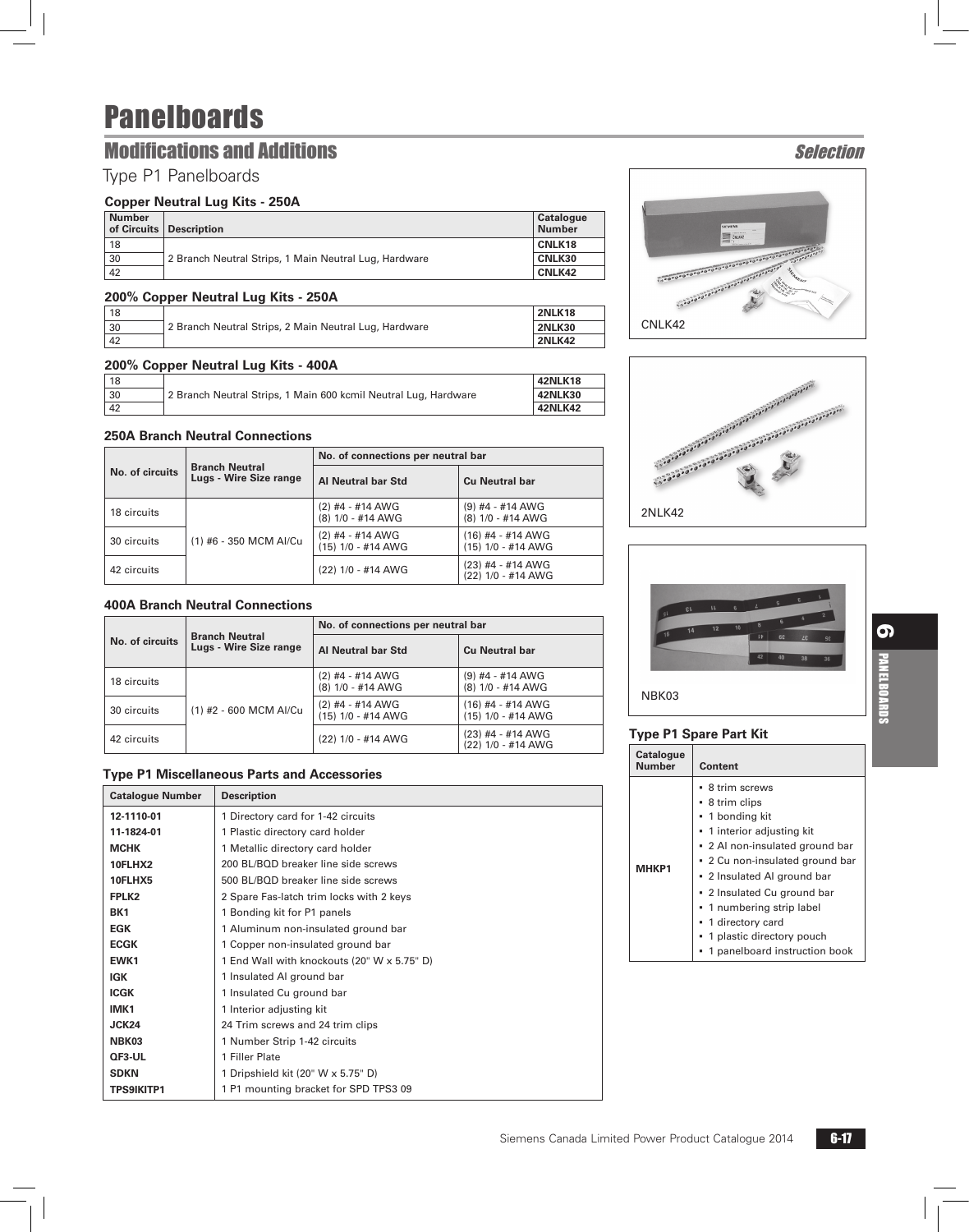## **Type P1 Panelboard Factory Assembled / Modifications and Additions Selection**

### Enclosure Modifications

#### **Description**

| Type 1 with gasket<br>Type 1 with dripshield<br>Type 3R - Waterproof and silicone free<br>Type 3R/12 - Dustproof<br>Type 4/4X - Standard type 304 Stainless Steel<br>Type 4/4X - Type 316 Stainless<br>Wider enclosure - 24" wide |
|-----------------------------------------------------------------------------------------------------------------------------------------------------------------------------------------------------------------------------------|
| Hinged trim<br>Piano hinged trim<br>Trim with padlock<br>Door-in-door trim<br>Screw to the box trim<br>Trim with gasketed door<br>Stainless steel trim                                                                            |
| Mounted devices<br>• Pilot lights<br>• Toggle switches<br>· Push buttons<br>(Devices mounted into a 10" minimum<br>box extension)<br>Painted boxes<br>Custom colours                                                              |
|                                                                                                                                                                                                                                   |

#### Panel Skirts See page 6-47

### Panel Modifications

#### **Service Entrance Label**

 Type P1 Panelboards are factory labeled "SUITABLE FOR USE AS SERVICE ENTRANCE EQUIPMENT" when identified as "Service Entrance" at the time of order entry. For regulations governing this feature, please consult CEC, CSA or local electrical authorities.

#### **Bus Material**

6

PANELBOARDS

PANELBOARDS

Represented by "A", "C" or "E" in the 11th digit of the catalogue number

Standard bussing is tin plated Al, alternate bus bar material can be selected:

- Tin plated copper
- **B** Silver plated copper optionnal

**Branch and Main Breaker** See section 5 **and Accessories**

- Handle blocks
- Handle locks

### Panel Modifications (cont.)

#### **Grounding of Panelboards**

Ground Bars are shipped with the panel interior factory mounted.

- Non-Insulated Equipment Ground Bar
- **Copper Non-Insulated Ground Bar**
- Al Insulated Equipment Ground Bar
- Cu Insulated Equipment Ground Bar

#### **Shunt Trip on Main or Branch**

BL, BLH, HBL, BQD, BQD6 as branch only. BL, BLH, HBL, ED4, ED6, HED4, uses 1" unit space for shunt trip as a branch device. All others may be used on mains or subfeeds.

#### **Feed-Thru Lugs**

Cannot be used in conjonction with SPD or subfeed breakers

| Ampere<br>Rating | Type          | <b>Connector Wire Range</b>                                         |
|------------------|---------------|---------------------------------------------------------------------|
|                  | Al Mechanical | (1) #6 AWG - 350 kcmil Al/Cu                                        |
| 250              | Cu Mechanical | (1) #6 AWG - 350 kcmil Cu                                           |
|                  | Compression   | (1) #6 AWG - 350 kcmil Al/Cu                                        |
| 400              | Al Mechanical | (2) #3/0 AWG - 250 kcmil Al/Cu or<br>(1) #3/0 AWG - 600 kcmil Al/Cu |

#### **Compression Lugs**

| <b>Style</b>                    | Amp<br>Rating | <b>Breaker</b><br>Type | <b>Compression Connector</b><br><b>Wire Range</b>  | <b>Box Height</b><br><b>Addition</b> |  |
|---------------------------------|---------------|------------------------|----------------------------------------------------|--------------------------------------|--|
| 125<br>250<br><b>MLO</b><br>400 |               | N/A                    |                                                    | None                                 |  |
|                                 |               |                        | (1) #4 AWG - 350 kcmil Al/Cu                       |                                      |  |
|                                 |               | N/A                    | (1) 250 - 600 kcmil or<br>(2) #3/0 AWG - 250 kcmil | None                                 |  |
| Main<br><b>Breaker</b>          | 125           | ED4, ED6, HED4         | (1) #12 - 1/0 AWG AI/Cu                            | Box must go to 24" wide              |  |
|                                 | 250           | FXD6, HFD6             | (1) #6 AWG - 350 kcmil Al/Cu                       | Box must go to 24" wide              |  |

**Note:** Standard compression lugs used for P1 are range taking lugs and may require a particular crimping tool to accommodate the range. Consult factory for information.

#### **Surge Protective Devices** see section 6

#### b TPS3 01

- Bus connected - Internally mounted (30A breaker required to feed SPD)
- Externally mounted in a 15" high aux. enclosure (30A breaker required to
- feed SPD)  $TPS309$ 
	- Internally mounted (20A breaker required to feed SPD)
	- Externally mounted (20A breaker required to feed SPD)
	- **TPS3 12**
	- Externally mounted (40A breaker required to feed SPD)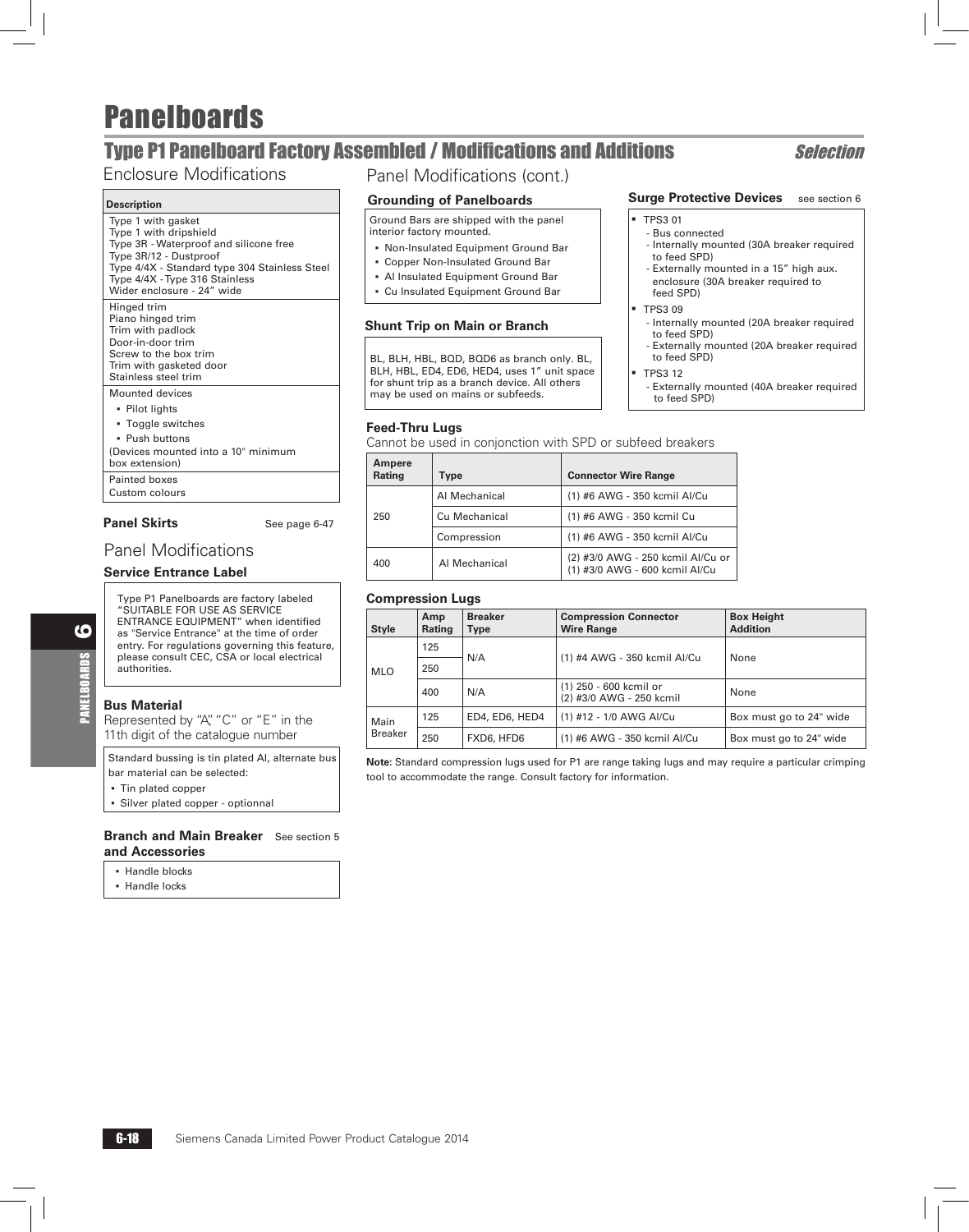## Panelboard Replacement, Modification, and Additions Selection

S1/S2 Panels—All the P1 panel kits for 250 amp and below panels will work for 250 amp maximum S1/S2 panels.

### 400/600 Amp S1/S2

#### **Lug Kits — Main or Feed-Thru**

| Ampere<br>Rating | <b>Material</b> | <b>Wire Range</b>                        | <b>Service</b> | <b>Catalogue</b><br><b>Number</b> |
|------------------|-----------------|------------------------------------------|----------------|-----------------------------------|
| 125A/250A        | Al/Cu           | (2) 1/0-250 kcmil                        | 1-Phase        | MLKA1                             |
| 125A/250A        | Al/Cu           | (2) 1/0-250 kcmil                        | 3-Phase        | MLKA3                             |
| 400A/600A        | Al/Cu           | (2) #4-250 kcmil or<br>(1) 3/0-500 kcmil | 1-Phase        | SMLKA1                            |
| 400A/600A        | Al/Cu           | (2) #4-250 kcmil or<br>(1) 3/0-500 kcmil | 3-Phase        | <b>SMLKA3</b>                     |

#### **Breaker Mounting Kits**

| Ampere<br>Rating | <b>Breaker Types</b>             | <b>Service</b> | <b>Catalogue</b><br><b>Number</b> |
|------------------|----------------------------------|----------------|-----------------------------------|
| 125A             | ED2, ED4, ED6, HED4, HED6, HHED6 | 1-Phase        | SMBKED1                           |
| 225A             | ED2, ED4, ED6, HED4, HED6, HHED6 | 3-Phase        | <b>SMBKED3</b>                    |
| 225A             | QJ2, HQJ2, HQJ2H <sup>®</sup>    | 1-Phase        | SMBKQJ1                           |
| 225A             | QJ2, HQJ2, HQJ2H <sup>®</sup>    | 3-Phase        | SMBKQJ3                           |
| 250A             | FXD6, FD6, HFXD6, HFD6           | 1-Phase        | SMBKFD1                           |
| 250A             | FXD6, FD6, HFXD6, HFD6           | 3-Phase        | <b>SMBKFD3</b>                    |
| 400A             | JD6, JXD6, HJD6, HJXD6           | 1-Phase        | SMBKJD1                           |
| 400A             | JD6, JXD6, HJD6, HJXD6           | 3-Phase        | SMBKJD3                           |
| 600A             | LD6, LXD6, HLD6, HLXD6           | 1-Phase        | SMBKLD1                           |
| 600A             | LD6, LXD6, HLD6, HLXD6           | 3-Phase        | <b>SMBKLD3</b>                    |

#### **Neutral Kits**

| Ampere<br>Rating | <b>Description</b>             | Catalogue<br><b>Number</b> |
|------------------|--------------------------------|----------------------------|
| 250A max.        | 30/42 circuit 200% neutral kit | 2NLK <sub>2</sub>          |
| 400/600A max.    | 42 circuit 200% neutral kit    | 2NLK1                      |

 $0$  QJ mounting kit is for subfeed breakers only, not main breaker. The kit contains mountings for (2) breakers.